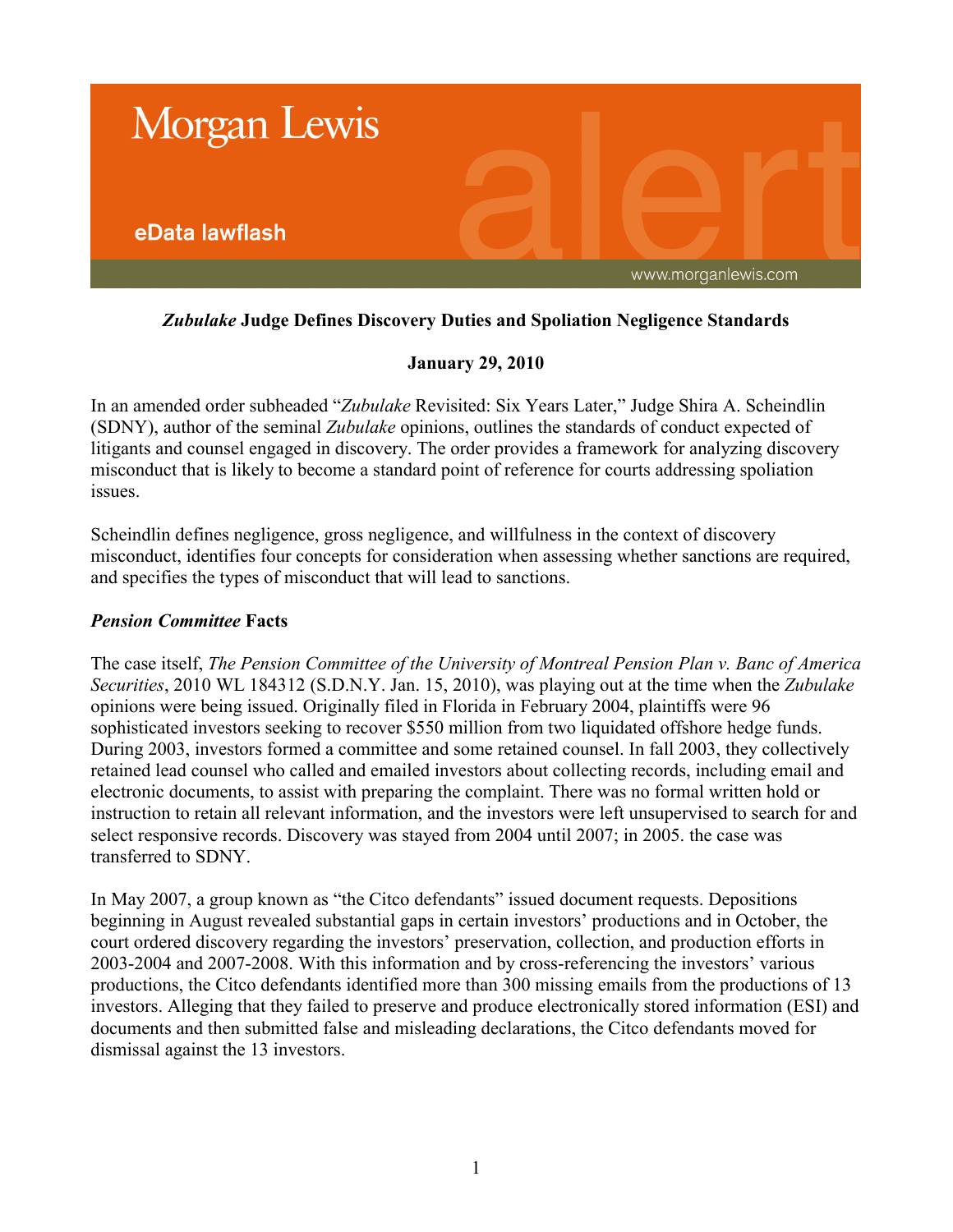## **Analytical Framework for Discovery Misconduct**

Noting that this was not a case of purposeful destruction, Scheindlin analyzes whether the conduct that led to the loss of records—specifically, failure to instigate timely, written litigation holds and "careless and indifferent collection efforts after the duty to preserve arose"—merited sanctions. This analysis involves four concepts: the level of culpability; the interplay between the duty to preserve and the spoliation of evidence; who should bear the burden of proving that the conduct led to the loss of evidence; and the appropriate remedy.

Scheindlin notes that negligence, gross negligence, and willfulness form a continuum: "Conduct is either acceptable or unacceptable. Once it is unacceptable the only question is how bad is the conduct." Under the standard definitions, negligence involves conduct that creates an unreasonable risk of harm to others; gross negligence is the failure to exercise even that care which a careless person would use; and willfulness is "intentional or reckless conduct so unreasonable that harm is highly likely to occur." Although the assessment is subjective, the standard of acceptable discovery conduct has emerged from years of judicial determinations; failure to meet these standards "may be negligent even if it results from a pure heart and an empty hand."

Scheindlin takes a chronological tour through the phases of discovery starting with the first step, the duty to preserve relevant information once litigation is reasonably anticipated: "A failure to preserve evidence resulting in the loss or destruction of relevant information is surely negligent, and, depending on the circumstances, may be grossly negligent or willful." Certainly, after July 2004 with the issuance of *Zubulake* opinions IV and V, "the failure to issue a *written* litigation hold constitutes gross negligence because that failure is likely to result in the destruction of relevant information."

In the collection and review phases, "depending on the extent of the failure to collect evidence, or the sloppiness of the review, the resulting loss or destruction of evidence is surely negligent, and, depending on the circumstances may be grossly negligent or willful." Noting that each assessment is fact bound and that the variety of efforts and failures is infinite, Scheindlin provides a nondefinitive list of examples:

[T]he failure to collect records—either paper or electronic—from key players constitutes gross negligence or willfulness as does the destruction of email or certain backup tapes after the duty to preserve has attached. By contrast, the failure to obtain records from *all* employees (some of whom may have had only a passing encounter with the issues in the litigation), as opposed to key players, likely constitutes negligence as opposed to a higher degree of culpability. Similarly, the failure to take all appropriate measures to preserve ESI likely falls in the negligence category.

On the interplay between the duty to preserve and spoliation, Scheindlin reiterates that the duty arises when a party reasonably anticipates litigation and that case law makes it "crystal clear" that breaching this duty may be sanctionable. Because plaintiffs largely control the timing of litigation, their duty is usually triggered before litigation commences.

#### **Spoliation Sanctions—Burdens of Proof**

The burden of proving the loss of evidence and its consequences differs depending on the severity of the sanction. Sanctions range from least to most harsh, as follows: "further discovery, cost shifting,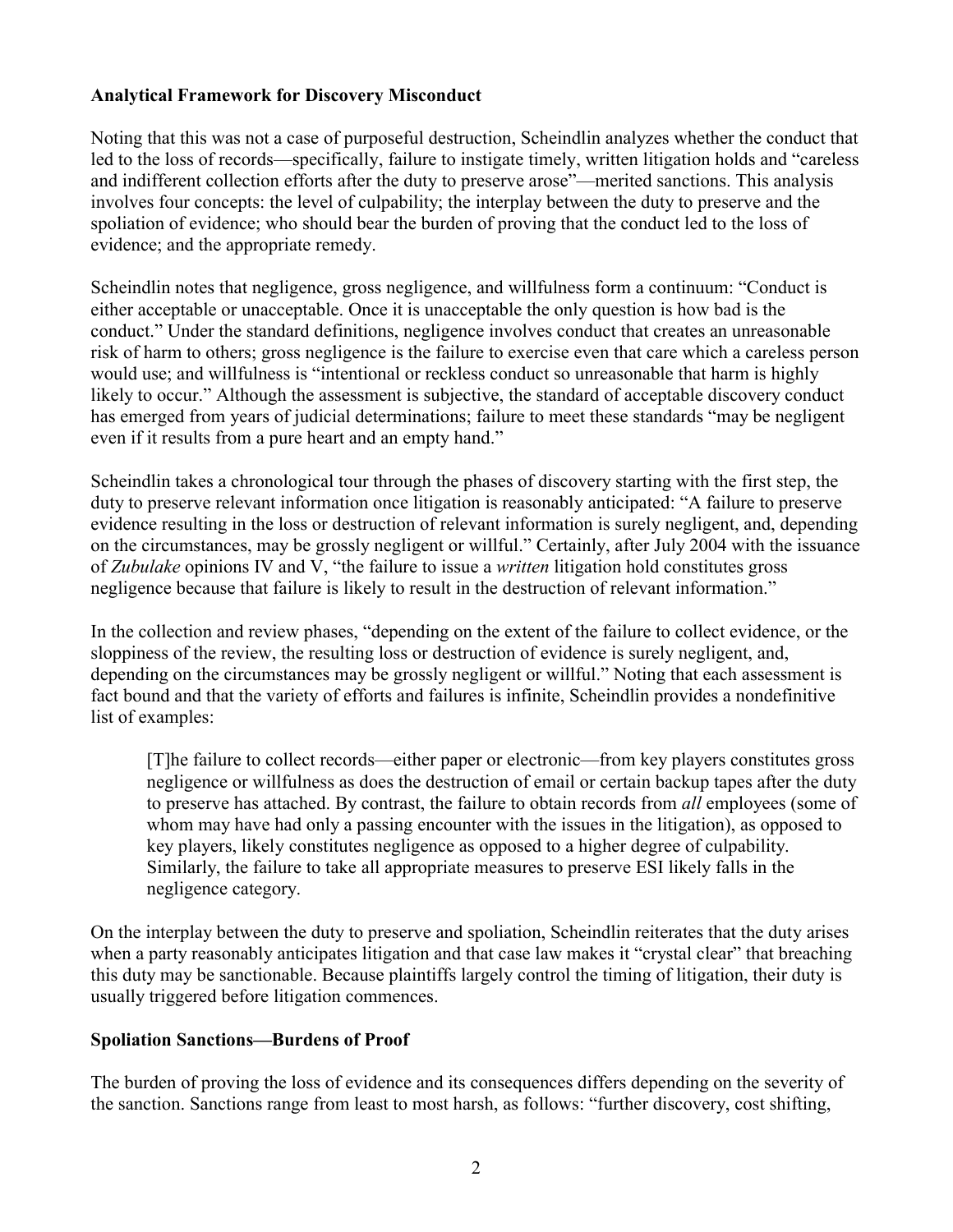fines, special jury instructions, preclusion, and the entry of default judgment or dismissal (terminating sanctions)." For less severe sanctions "the inquiry focuses more on the conduct of the spoliating party than on whether documents were lost, and if so, whether those documents were relevant and resulted in prejudice to the innocent party." For more severe sanctions, the court considers the spoliating party's conduct, whether the lost evidence was relevant, and whether the innocent party suffered prejudice as a result of the loss.

An innocent party must prove that the spoliator "(1) had control over the evidence and an obligation to preserve it at the time of destruction or loss; (2) acted with a culpable state of mind upon destroying or losing the evidence; and that (3) the missing evidence is relevant to the innocent party's claim or defense." To ensure that the burden is appropriate: "When the spoliating party's conduct is sufficiently egregious to justify a court's *imposition* of a presumption of relevance and prejudice, or when the spoliating party's conduct warrants *permitting* the jury to make such a presumption, the burden then shifts to the spoliating party to rebut that presumption." Jury instructions vary in degree: "the more egregious the conduct, the more harsh the instruction." Where a spoliating party acted willfully or in bad faith, "a jury can be instructed that certain facts are deemed admitted and must be accepted as true." For willful or reckless conduct, the court may impose a mandatory but rebuttable presumption.

Once spoliation is established, the court determines what, if any, sanction is appropriate, imposing the least harsh sanction that (1) deters parties from engaging in spoliation; (2) places the risk of an erroneous judgment on the party that wrongfully created the risk; and (3) restores the prejudiced party to the same position it would have been in absent the wrongful destruction of evidence.

## **Analysis Applied to** *Pension Committee*

Applying this analysis to the investors' discovery efforts, the court found that they had a duty to preserve by April 2003. Although issuing a written litigation hold was not a firmly established duty then, the duty to preserve clearly encompassed electronic records. Lead counsel's initial instructions and subsequent status memoranda did not meet the standard for a litigation hold: employees were not directed "to *preserve* all relevant records—both paper and electronic" nor was there "a mechanism for *collecting* the preserved records" for searching and monitoring by someone other than the employee.

The burden then fell to the Citco defendants to show that documents were destroyed after the duty to preserve arose. In addition to identifying specific documents missing from productions, defendants asked the court to assume that investors received and generated additional documents that were not produced by anyone and should be presumed missing. The court rejected the investors' argument that this was "absurd" and required "rank speculation", stating, "Surely records must have existed documenting the due diligence, investments, and subsequent monitoring of these investments." The paucity of some productions and the "admitted failure to preserve some records or search at all for others . . . leads inexorably to the conclusion that relevant records have been lost or destroyed."

Without evidence of egregious conduct (such as perjury or intentional destruction, for example, "burning, shredding, or wiping out computer hard drives"), the court declined to grant dismissal. The court found that some investors were grossly negligent and others negligent. For those who were grossly negligent, because the Citco defendants sufficiently proved failure to produce and resulting prejudice, "a jury will be permitted to presume, if it so chooses, both the relevance of the missing documents and resulting prejudice," subject to the investors' rebuttal. Monetary sanctions were imposed on all investors to compensate the Citco defendants for reviewing declarations, taking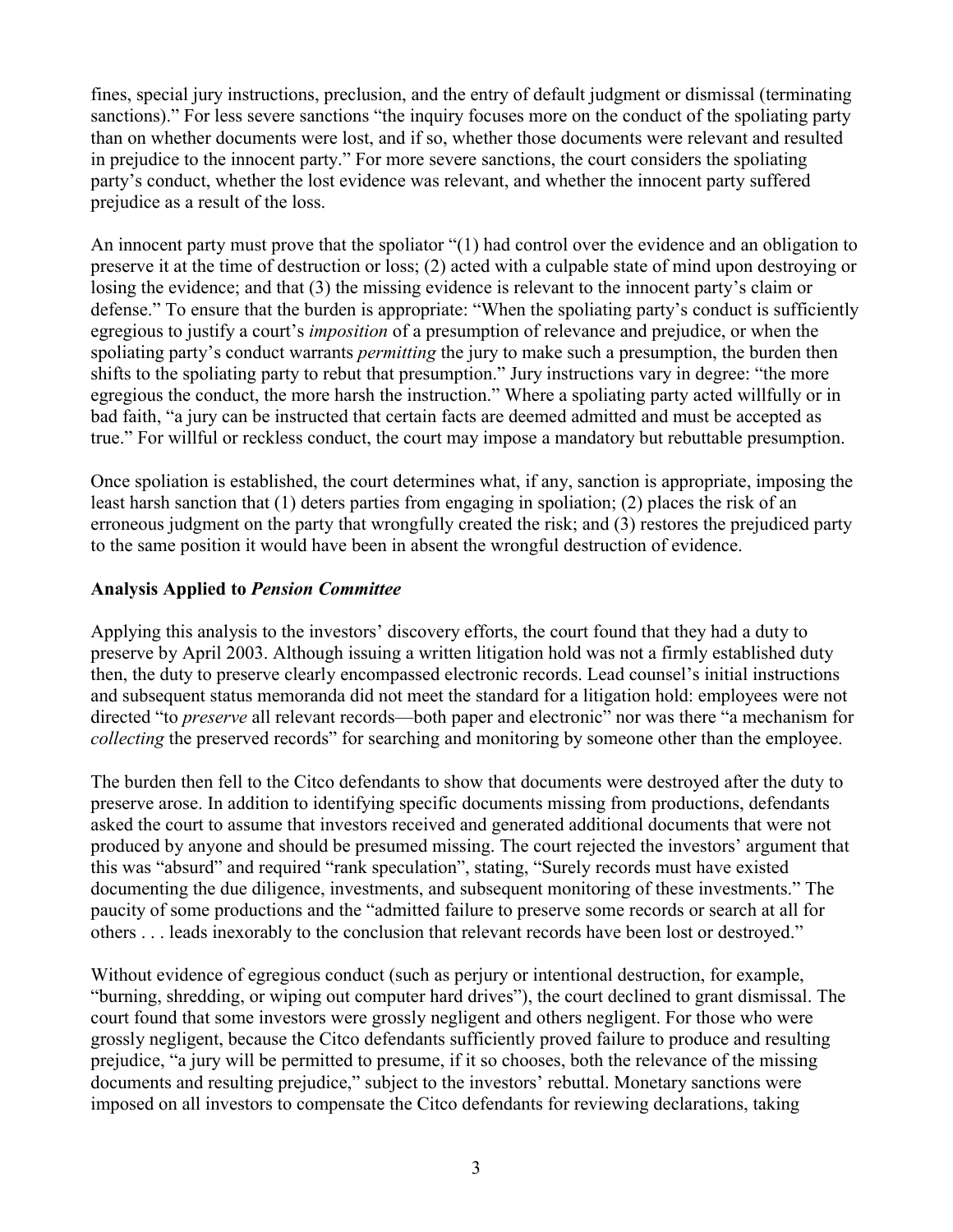additional depositions, and bringing the motion. In addition, certain investors were ordered to search backup tapes or demonstrate why this could not be done. The court noted that the missing documents were likely destroyed before the case was transferred to SDNY in 2005, but that if the Citco defendants had proved that spoliation occurred after 2005, "[t]he severity of this misconduct would have justified severe sanctions."

### **Conclusion**

Scheindlin provides three final notes. First, the judgment call of whether to award sanctions is inherently subjective. "A court has a 'gut reaction' based on years of experience as to whether a litigant has complied with its discovery obligations and how hard it worked to comply." Second, these inquiries are inherently fact intensive and must be reviewed case by case. Nevertheless, Scheindlin offers the following guidance:

After a discovery duty is well established, the failure to adhere to contemporary standards can be considered gross negligence. Thus, after the final relevant *Zubulake* opinion in July, 2004, the following failures support a finding of gross negligence, when the duty to preserve has attached: to issue a written litigation hold; to identify all of the key players and to ensure that their electronic and paper records are preserved; to cease the deletion of email or to preserve the records of former employees that are in a party's possession, custody, or control; and to preserve backup tapes when they are the sole source of relevant information or relate to key players, if the relevant information maintained by those players is not obtainable from readily accessible sources.

And third, because of the increasing risk that litigants will seek sanctions, courts should give "most careful consideration" before finding that a party has violated its discovery duties. Parties should "anticipate and undertake document preservation with the most serious and thorough care, if for no other reason than to avoid the detour of sanctions."

Scheindlin's roadmap sets high standards and provides concrete guidance on the actions expected of litigants and counsel at each stage of the discovery process. "While litigants are not required to execute document productions with absolute precision, at a minimum they must act diligently and search thoroughly at the time they reasonably anticipate litigation."

If you have any questions or would like more information on any of issues discussed in this LawFlash, please contact any of the following Morgan Lewis attorneys:

#### **Philadelphia**

| Stephanie A. "Tess" Blair | 215.963.5161 | $\text{b}$ lair@morganlewis.com |
|---------------------------|--------------|---------------------------------|
| Jacquelyn A. Caridad      | 215.963.5275 | icaridad@morganlewis.com        |
| Scott A. Milner           | 215.963.5016 | smlner@morganlewis.com          |
| <b>New York</b>           |              |                                 |
| Denise E. Backhouse       | 212.309.6364 | dbackhouse@morganlewis.com      |

## **About Morgan, Lewis & Bockius LLP**

With 22 offices in the United States, Europe, and Asia, Morgan Lewis provides comprehensive transactional, litigation, labor and employment, and intellectual property legal services to clients of all